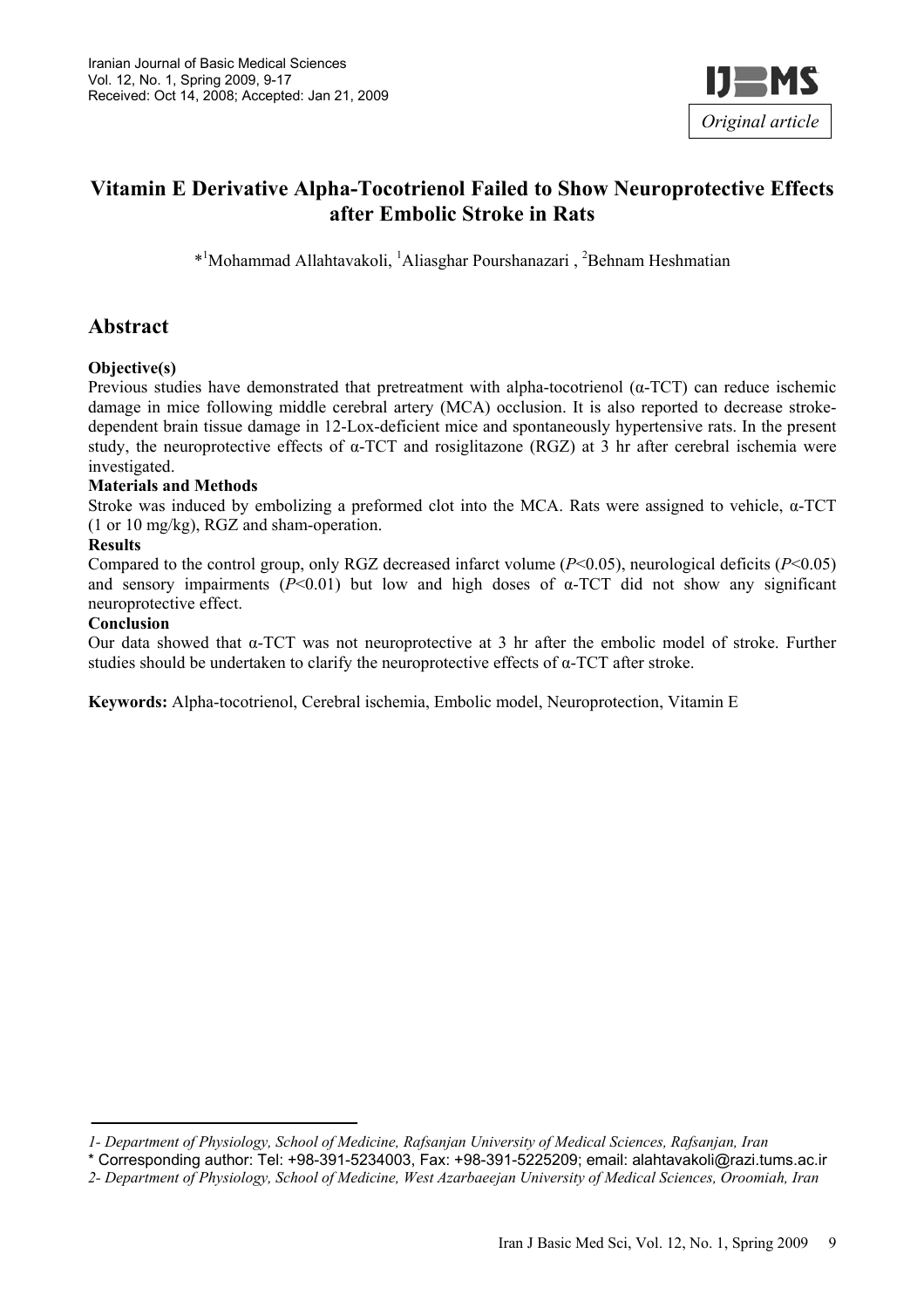# **Introduction**

Despite several advantages in stroke care and therapy, only a small number of acute stroke patients (3%) receive specific therapy (1). Sustained attempts to increase this percentage include the extension of the 3 hr time window for intravenous thrombolysis (2). In addition to vessel recanalizing strategies, research has focused on the introduction of neuroprotective pharmacological therapies. Potential neuroprotective drugs were evaluated in clinical trials but except thrombolysis therapy, no successful candidates could be identified (3).

Several concomitant factors have likely contributed to these failures, including poor preclinical pharmacodynamic evaluations, especially narrow treatment windows. Evaluation of long-term recovery in both permanent and transient focal stroke models, improves patient selection criteria and trial design based on the preclinical modeling (4). As suggested by STAIR (Stroke Therapy Academic Industry Roundtable), the efficacy of a new neuroprotective drug should be demonstrated in a variety of stroke models performed in different species and by different laboratories. Outcome measures should include both infarct size and behavioral assessments, with attention to the therapeutic time window in relationship to the time period of penumbral survival in the models being used  $(5)$ .

Clinical and experimental findings have suggested that free radical-induced lipid peroxidation is an important factor in the pathogenesis of ischemic brain damage (6). Various natural antioxidants are present in cerebral tissue, of which the lipid-soluble nutrient vitamin E scavenges lipid peroxyl radicals and thereby inhibits lipid peroxidation. However, during ischemia and subsequent reperfusion, because of an overwhelming production of radicals, natural antioxidants cannot suppress the radicals. In these circumstances, administration of Alpha-tocotrienol  $(\alpha$ -TCT) have been shown to reduce ischemic damage in mice by middle cerebral artery (MCA) occlusion (7) or strokedependent brain tissue damage in 12-Loxdeficient mice and spontaneously hypertensive rats (8). It has been suggested that at micromolar concentrations, α-TCT protects neural cells by virtue of its antioxidant property and at nanomolar concentrations; it prevents neurodegeneration by regulating specific signaling processes involved in (9). In the studies that reported the neuroprotective effects of α-TCT, functional outcomes were not investigated and the drug administered only before or immediately after ischemia (7, 8). Although functional outcome does not always correlate with infarct size, it is the measure used in clinical trials of neuroprotective agents (10). Due to delayed hospitalization, even in recent clinical trials, fewer than 2% of patients received study agent within 2 hr of onset of event (11). The purpose of this study is to examine the neuroprotective effects of α-TCT at 3 hr after cerebral ischemia induced by embolic model of stroke in rats. The embolic model has been used previously in different experiments to induce experimental stroke in rodents. This model mimics human stroke and is more relevant to the pathophysiological situation in patients. To the best of our knowledge, neither the longterm beneficial effects of α-TCT on ischemic damage nor its effects on functional outcomes after embolic stroke have been examined.

# **Materials and Methods**

All procedures used in this study were carried out in accordance with the Prevention of Cruelty to Animals Act 1986 under the guidelines of the NH and MRC Code of Practice for the Care and Use of Animals for Experimental Purposes in Australia. Adult male hooded wistar rats weighting 300 to 350 g were maintained on a 12 hr light/dark cycle with food and water available *ad libitum*. Eight animals were used in each group. Rats were assigned to vehicle (Dimethylsulfoxide, DMSO),  $α-TCT$  (1 or 10 mg/kg) (100%; Carotech Selangor, Malaysia), rosiglitazone (RGZ; Alexis biochemicals, Lausanne, Switzerland) and sham-operation. α-TCT and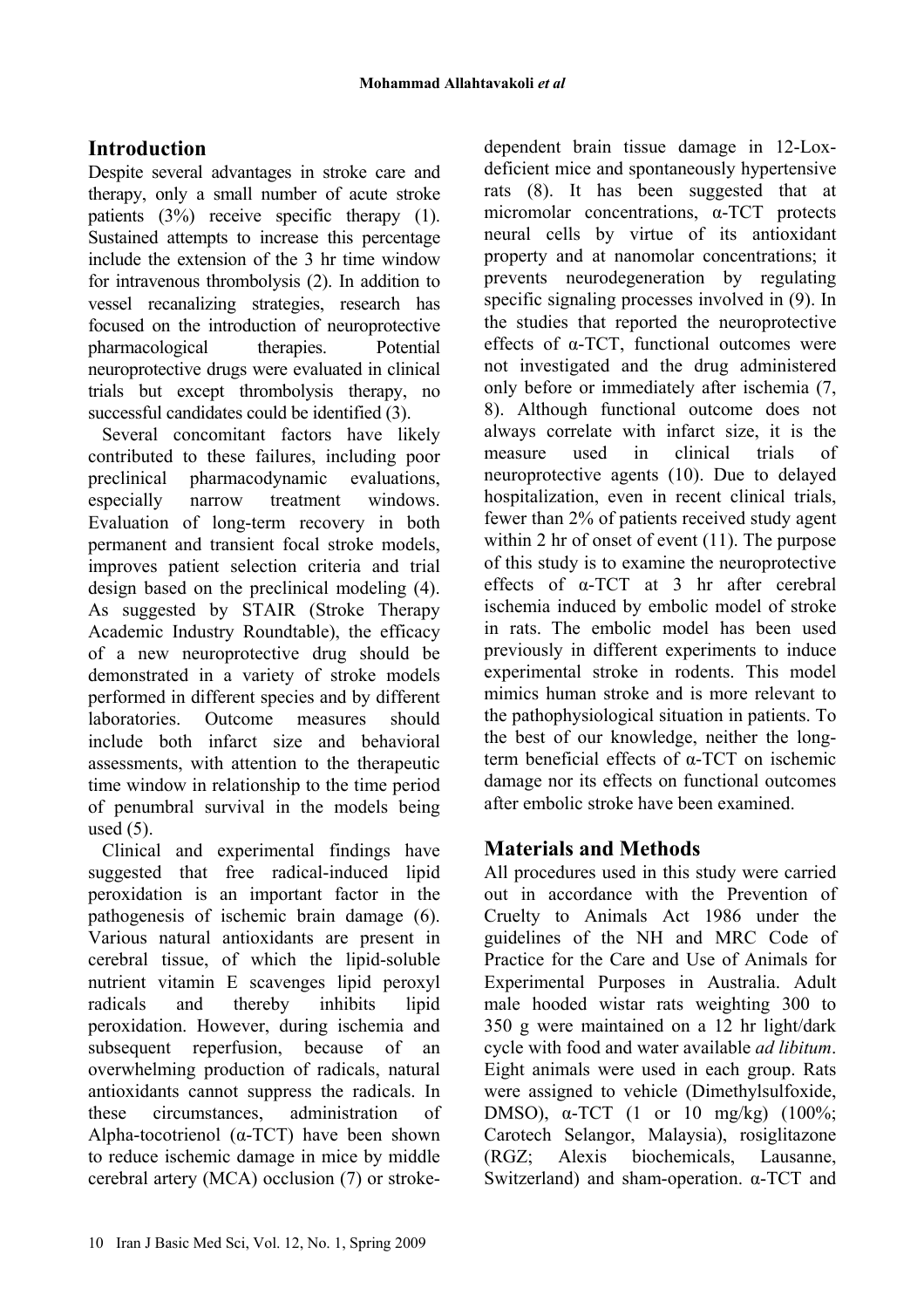RGZ (3 mg/kg) were dissolved in DMSO and sterile  $0.9\%$  saline (up to  $10\%$  v/v) and injected (ip) 3 hr after the middle cerebral artery (MCA) embolization.

### *Focal embolic stroke model*

#### *Clot formation*

One day before ischemic onset, arterial blood was withdrawn from donor rats into PE-50 tubes, stored at room temperature for 2 hr, and then kept at 4 ºC for 22 hr.

### *Physiological parameters monitoring*

Rats were anesthetized with isoflurane (5% induction and 2% maintenance) (Aerrane, Fort Dodge, IA, USA). Body temperature was maintained normothermic  $(37 \text{ °C})$  by using a heating pad placed under the animal, and temperature was monitored by means of a rectal temperature probe. Arterial blood samples were obtained via the catheter placed in the tail artery, for continuous blood pressure monitoring. A blood gas, oximetry, electrolyte and metabolic system machine (Radiometer Medical A/S, Copenhagen, Denmark) was used to monitor arterial Pa<sub>O2</sub>, Pa<sub>CO2</sub> pH and glucose. Blood was analyzed exactly 5 min before and after embolization.

### *Cerebral blood flow monitoring*

Relative regional cerebral blood flow was monitored with laser Doppler monitor (LD-CBF). A coronal incision was made across the scalp, the temporalis muscle was reflected and a burr hole (1 mm posterior to the bregma and just lateral to the linea temporalis) was created (12). The Doppler probe was placed extradurally. The Doppler probes were fixed to the burr holes with a 2 mm cranial bolt (Integra Scientific) to eliminate motion and ensure stability. Recordings were taken at a frequency of 2 Hz for a minimum of 10 min prior to embolization, continuously throughout the surgery and for a minimum of 5 min after clot injection. According to the method described by Dinapoli *et al* (2006), accurate laser Doppler placement over the MCA perfusion area was verified by pinching temporarily the common carotid artery, before induction of the stroke (12).

### *Focal cerebral ischemia*

The focal cerebral ischemia was induced by embolizing a preformed clot into the MCA as reported previously (12, 13). A longitudinal incision of 1.5 cm in length was made in the midline of the ventral cervical skin. The right common carotid artery, right internal carotid artery, and right external carotid artery were exposed. The distal portion of the external carotid artery was ligated and cut. Coagulated blood was subsequently sectioned into 20 mm segments, washed with saline and transferred to a modified PE-50 catheter with a tip diameter of 0.3 mm for injection. The modified PE-50 tube with the 20 mm clot (5 µl) was connected to a 50 µl Hamilton lock syringe, and advanced 19 mm in the internal carotid artery until its tip was away from the origin of the MCA. The preformed clot was then injected, and the catheter was removed. A minimum initial reduction of 70% in the laser Doppler reading was considered a successful occlusion of middle cerebral artery perfusion territory (12). Animals without 70% reduction in the laser Doppler reading, were deemed to have had failed successful clot placement and were excluded from any further study. For sham-operated animals, 5 µl saline was injected. The wound was closed and the animal returned to its cage. The duration of surgery did not exceed 30 min in any case.

## *Measurement of infarct volumes*

The quantification of infarct volume has been previously described in detail (12, 13). All animals were sacrificed 48 hr after the onset of MCA occlusion. The brains were removed from the skull, freezed at -70 ºC for 5 min and using a brain matrix sliced into 2 mm intervals. A total of 6 coronal sections were collected, and the sections were stained with a 2% 2, 3, 5- triphenyltetrazolum chloride solution (Sigma, UK) at 37 ºC and fixed by immersion in a 10% phosphate-buffered formalin solution. The stained brain sections were placed directly on the scanning screen of a color flatbed scanner (Canon, Japan). The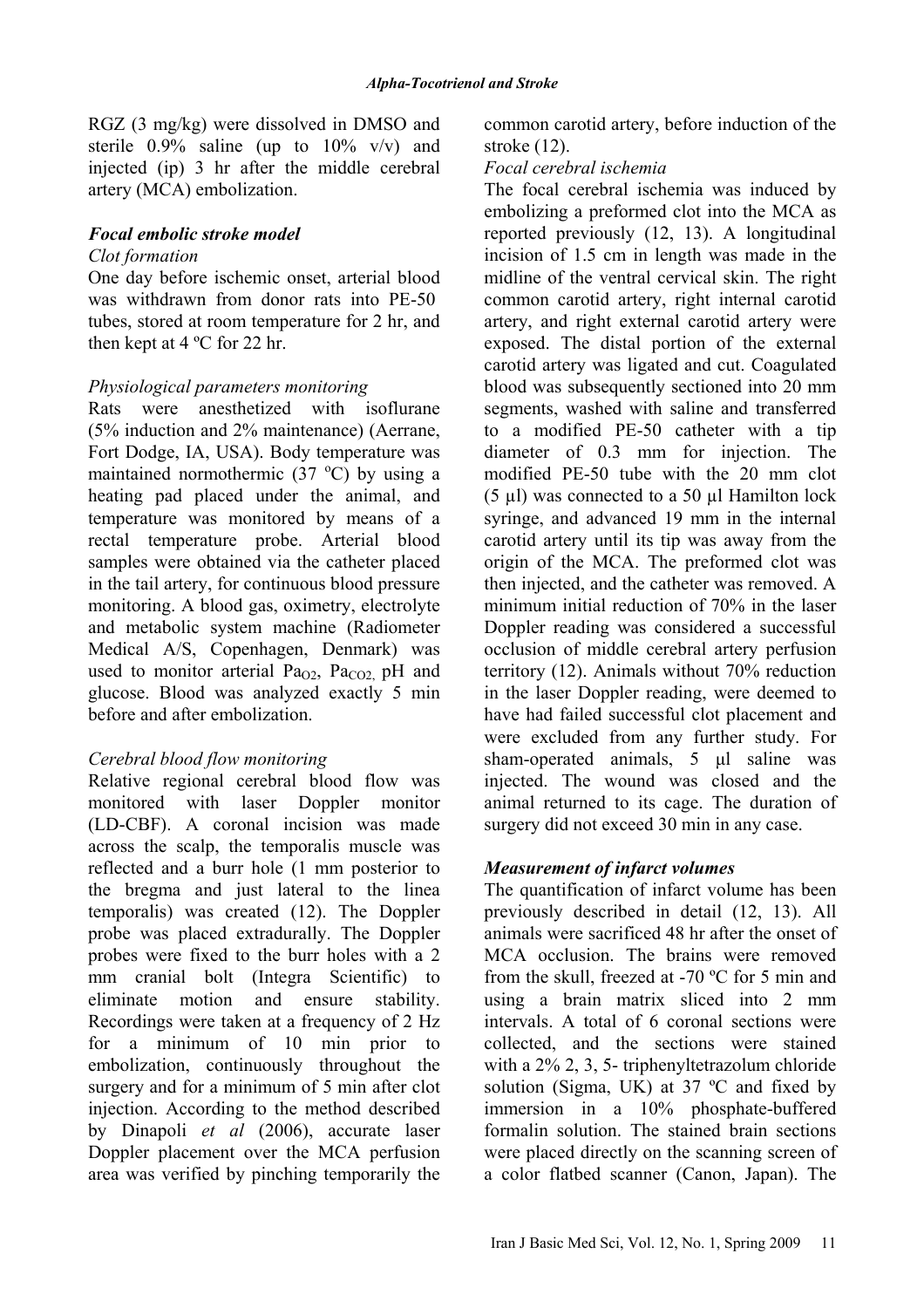person who analyzed the images was unaware of the treatments animals received, using a commercial image processing software program. The total volume of each hemisphere and infarction was determined by integration of the distance of the 6 sections. The infarct volume was calculated with the following formula:

Infarct volume= [volume of left hemisphere- (volume of right hemisphere-measured infarct volume)]/volume of left hemisphere].

## *Evaluation of behavior*

Neurological deficits were recorded before embolization and 2, 24 and 48 hr after it. Any animal with neurological sign before studying was removed from the study. Neurological deficits were determined with a modified 6 point scale (14) as follow: 0, no observable deficit; 1, forelimb flexion; 2, forelimb flexion plus decreased resistance to lateral push; 3, unidirectional circling; 4, unidirectional circling plus decreased level of consciousness; 5, no spontaneous walking and lying in the cage on left side or death. For evaluation of sensory impairment, the adhesive removal test was used (15). All rats were trained for the adhesive removal test daily for 3 days before MCA embolization. Then the animals were tested before surgery and 24 and 48 hr postoperatively. During the adhesive removal test, one piece of an adhesive paper  $(10 \times 5 \text{ mm}^2)$ was placed on the left distal radial regions of forelimb as a tactile stimulus. The time it takes the rat to touch and remove each stimulus from the limb was recorded during 3 trials and averaged. Rats with impaired sensory function allow the paper to stay on the forelimb for longer periods of time. An observer blind to the experimental groups carried out all behavioral analysis.

## *Measurement of α-TCT concentration in the brain*

To verify whether α-TCT crosses the blood brain barrier and reaches the ischemic area by ip injecting (1 or 10 mg/kg), its concentration in the cerebellum of the animals were measured at 24 and 48 hr after stroke by HPLC as described before (16). The Waters Alliance 2695 Separations Module connected with a guard cartridge (Jour Guard C18) to an analytical column. Detection: Model 2475 fluorescence detector. Stationary phase: C18 stationary phase coupled with spectrophotometric and fluorometric detection. Mobile phase: acetonitrile–methanol (65:35 by volume), and the flow rate was 1 ml/min. (n=3 for  $\alpha$ -TCT at 24 hr, n=3 for  $\alpha$ -TCT at 48 hr, and n=2 for control group at 48 hr). Cerebellums of the animals were extracted as reported previously (17).

## *Statistical Analysis*

Infarct volumes, α-TCT concentrations, sensory impairments and physiological parameters are presented as mean±SEM and analyzed with one-way ANOVA followed by Tukey's test. Neurological deficits are reported as medians and interquartile ranges (25 th and 75 th percentiles) and was analyzed with Kruskal-Wallis test. Differences were considered significant when *P*< 0.05.

# **Results**

We did not observe any infarction, neurological deficits or sensory impairment in the sham-operated animals.

## *Evaluation of physiological parameters during surgery*

Physiological parameters including blood gases, pH, heart rate, blood glucose and arterial blood pressure were determined during the surgery. The results are shown in Table 1. There was no difference between groups considering these parameters.

## *Effect of α-TCT and RGZ on infarct volume*

Embolization of a preformed clot resulted in an infarction in the ipsilateral hemisphere, mainly located in the middle cerebral artery irrigated region. The effect of  $α$ -TCT (1 and 10 mg/kg, ip) administration on cerebral ischemia onset was determined and compared with control and RGZ (3 mg/kg, ip). RGZ is an agonist of the nuclear receptor and transcription factor peroxisome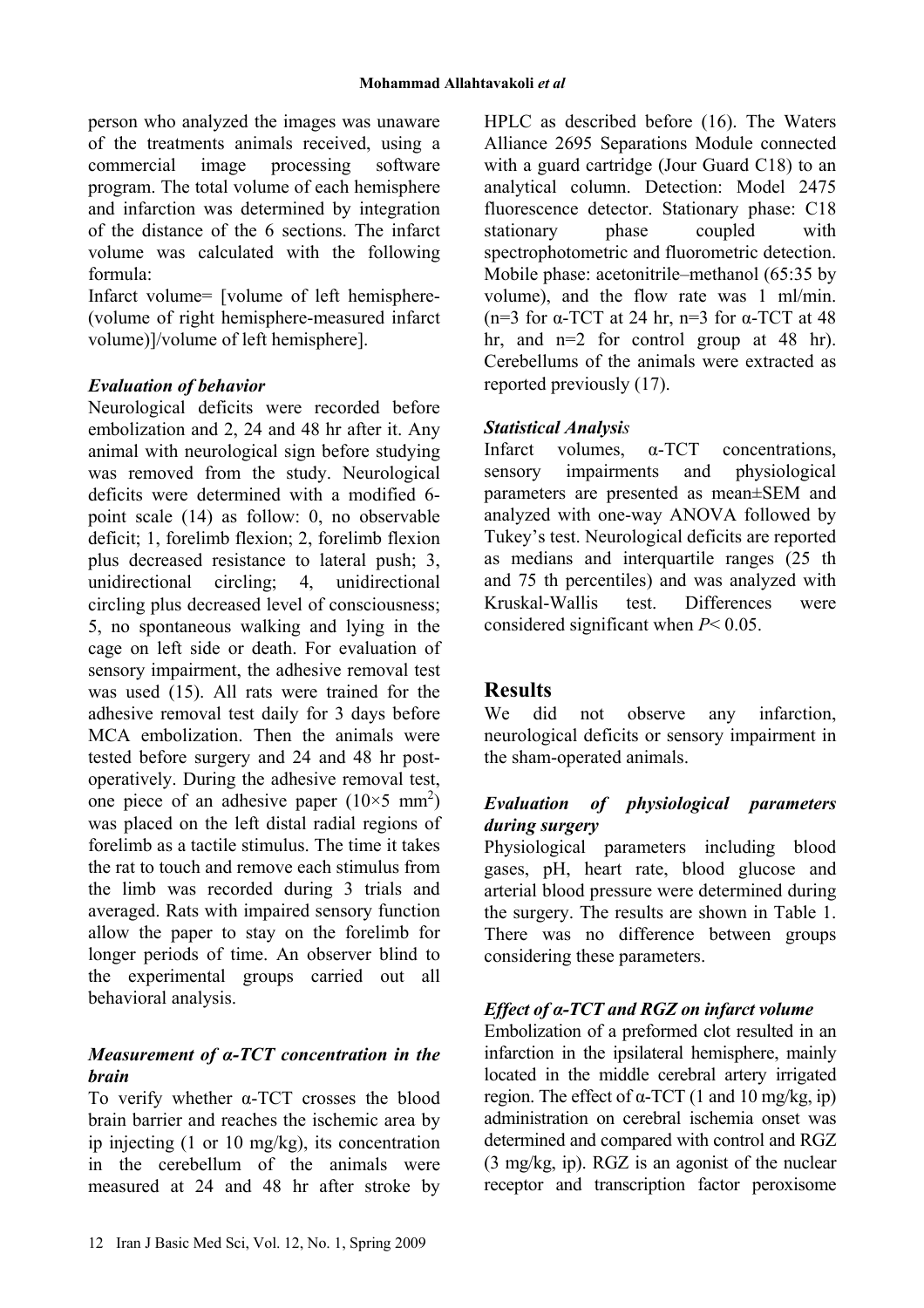proliferator-activated receptors (PPAR)-γ that has been decreased infarct volume and neurological deficits in human (18) and animal stroke models (19, 20). The results are shown in Figure 1.

Table 1. Comparison of physiological parameters at 5 min before or after embolic stroke in different groups.

| <b>Variables</b> |         | Control         | $a-TCT$         | RGZ              |
|------------------|---------|-----------------|-----------------|------------------|
| Glucose          | Before: | $220 \pm 14$    | $216\pm19$      | $214 \pm 19$     |
| (mg/dl)          | After:  | $214 \pm 18$    | $218 \pm 13$    | $215 \pm 17$     |
| pН               | Before: | $7.37 \pm 0.02$ | $7.40 \pm 0.02$ | $7.412 \pm 0.03$ |
|                  | After:  | $7.41 \pm 0.02$ | $7.39 \pm 0.03$ | $4.42 \pm 0.04$  |
| $P_{O2}$         | Before: | $95 \pm 8$      | $94+9$          | $98 \pm 6$       |
| (mmHg)           | After:  | $100 \pm 3$     | $97 + 4$        | $101 \pm 3$      |
| $P_{CO2}$        | Before: | $35.5 \pm 1.4$  | $34.2 \pm 1.2$  | $33.8 \pm 1.5$   |
| (mmHg)           | After:  | $38.3 \pm 0.7$  | $35.3 \pm 1.5$  | $32.9 \pm 1.9$   |
| $*MAP$           | Before: | $91 \pm 4$      | $95 \pm 6$      | $93 \pm 3$       |
| (mmHg)           | After:  | $94\pm3$        | $90+7$          | $92 \pm 5$       |
| Heart rate       | Before: | $362 \pm 34$    | 358±46          | $380 \pm 34$     |
| (beats/min.)     | After:  | $352 + 42$      | $368\pm40$      | $367 + 43$       |

Physiological parameters were measured at 5 min before or after embolic stroke. Data are presented as mean±SEM. The groups were DMSO (0.1 ml/kg, as control), rosiglitazone (RGZ) (3 mg/kg) and alphatocotrienol ( $\alpha$ -TCT). N=6 in the  $\alpha$ -TCT group (3) animals in each dose of 1 and 10 mg/kg) and n=5 in the other groups. Differences between the groups were not significant. \*MAP: Mean arterial pressure.



Figure 1. Effect of  $α$ -TCT (alpha-tocotrienol) and RGZ (rosiglitazone) on infarct volume at 3 hr after stroke. The groups were control (DMSO 0.1 ml/kg), (RGZ 3 mg/kg) and  $\alpha$ -TCT (1 or 10 mg/kg). One-way ANOVA followed by the Tukey-test revealed that infarct volume in RGZ treated group was significantly different from the control group (*P*<0.05). Data are presented as means±SEM. \**P*<0.05 compared to the control group. N=8 in each group.

The infarct volume 48 hr after the embolic injury for the control, RGZ, low and high doses of  $\alpha$ -TCT groups were 29.42 $\pm$ 2.61%, 15.87±3.1%, 24.86±2.14%, and 28.97±4.79%, respectively. Compared to the control group, only RGZ decreased infarct volume by 46% ( $P<0.05$ ) but low and high doses of  $\alpha$ -TCT did not show any significant neuroprotective effect.

#### *Evaluation of behavior*

In this part of experiments, neurological deficits and sensory impairments were recorded before, and 2, 24 and 48 hr after embolization. Changes of neurological deficits scores in different groups are shown in Table 2. Compared to the control group,  $\alpha$ -TCT with low and high doses did not improve neurological deficits when administered 3 hr after embolic stroke. Administration of RGZ 3 hr after MCA embolization decreased neurological deficits at 48 hr after embolic stroke ( $P \le 0.05$ ). The effects of two doses of  $\alpha$ -TCT and RGZ on sensory impairment are showed in Figure 2. While RGZ treated animals removed sticky tabs from their affected forelimb more quickly than control group (*P*<0.01) at 24 hr and 48 hr after stroke, neither doses of α-TCT did not show any significant effect.

Table 2. Comparison of neurological deficits scores in different groups.

|                  | Control  | $\alpha$ -TCT1 | $\alpha$ -TCT10 | RGZ         |
|------------------|----------|----------------|-----------------|-------------|
| 2 <sub>hr</sub>  | $3(2-4)$ | $3(2-3)$       | $3(3-4)$        | $3(2-3.75)$ |
|                  | $n=8$    | $n=7$          | $n=8$           | $n=8$       |
| 24 <sub>hr</sub> | $3(2-4)$ | $3(2-4)$       | $3(3-5)$        | $2(2-2)$    |
|                  | $n=7$    | $n=7$          | $n=6$           | $n=7$       |
| 48 hr            | $3(3-4)$ | $4(2-4)$       | $4(2-5)$        | $1.5(1-2)*$ |
|                  | $n=6$    | $n=6$          | $n=6$           | $n=7$       |

Neurological deficits were determined at 2, 24 and 48 hr after the embolic stroke. Data are expressed as medians and interquartile ranges; 25th and 75th percentiles are shown in the parentheses. The drugs studied were DMSO (0.1 ml/kg, as control), rosiglitazone (RGZ, 3 mg/kg),  $\alpha$ -TCT (alpha-tocotrienol) 1 or 10 mg/kg. \**P*<0.05 compared to the control group.

#### *Measurement of α-TCT concentration in the cerebellum of animals*

For verifying whether α-TCT crosses the blood brain barrier and delivers the ischemic area by ip injecting, its concentration in the cerebellum of the animals were measured as described in the method section. Concentration of α-TCT in the cerebellum of α-TCT treated (10 mg/kg) rats at 24 and 48 hr after stroke and the control group at 48 hr were determined.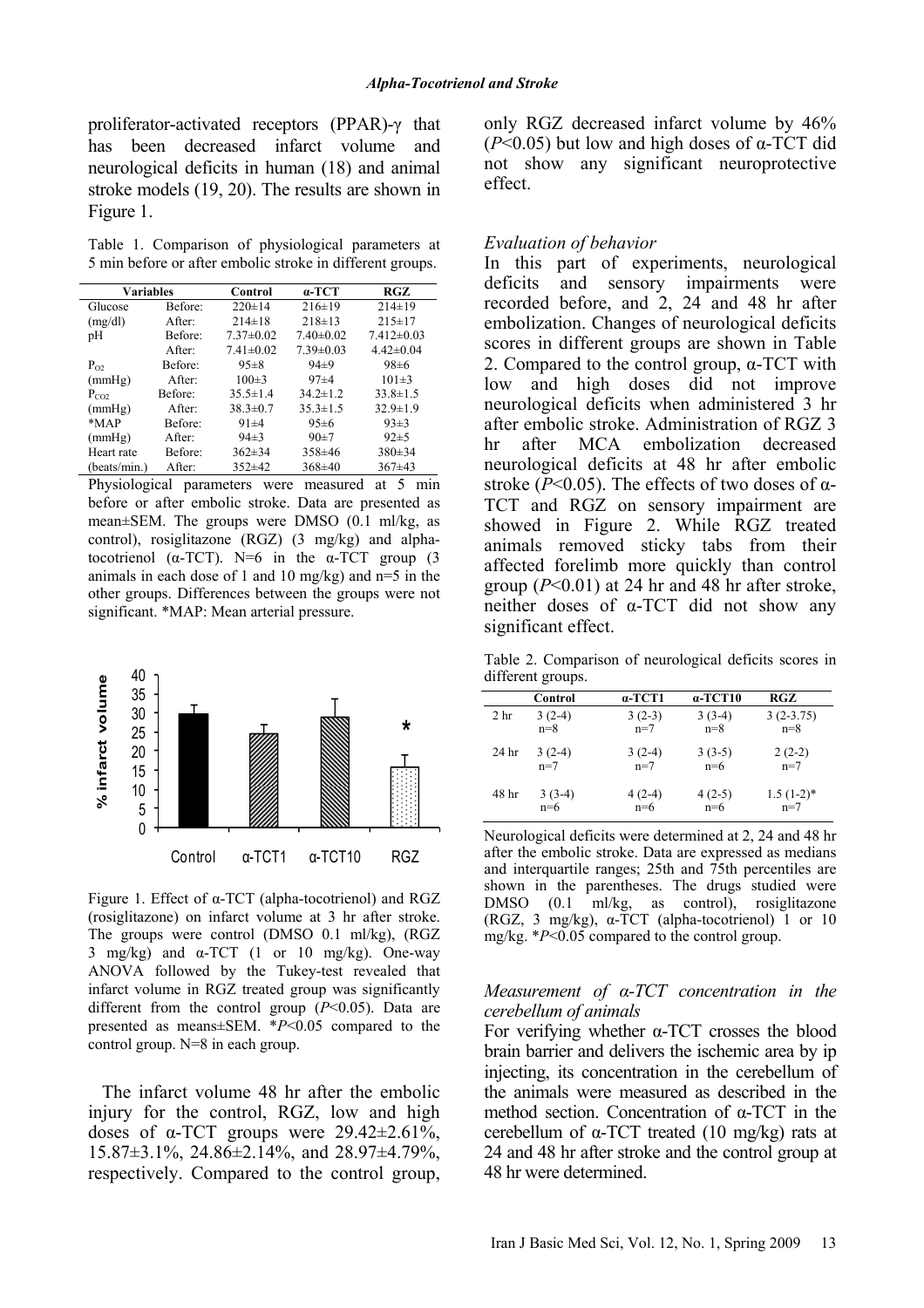

Figure 2. Effect of  $\alpha$ -TCT (alpha-tocotrienol) and RGZ (rosiglitazone) administration on sensory impairment (latency in removing the adhesive paper) at 3 hr after stroke. The groups were control (DMSO 0.1 ml/kg),  $\alpha$ -TCT (1 or 10 mg/kg) and RGZ (3 mg/kg). One-way ANOVA followed by the Tukey-test revealed that sensory impairment in RGZ treated group was significantly decreased when compared to the control group at 24 and 48 hr after stroke (*P*<0.01). Data are presented as means±SEM. \* *P*<0.05 compared to the control group. n=6 for  $\alpha$ -TCT (10 mg/kg) and n=7 for the other groups at 24 hr after stroke. n=7 for RGZ and =6 for the remaining groups at 48 hr after stroke.

The α-TCT concentrations are expressed in Figure 3. One-way ANOVA followed by the Tukey-test revealed that concentration of α-TCT in the drug treated animals at 24 hr after embolization was significantly higher than the control group  $(P<0.01)$ .



Figure 3. Concentration of  $\alpha$ -TCT (mg/l) in the cerebellum of animals at 24 or 48 hr after stroke when the drug injected 3 hr after embolic cerebral ischemia. In the control group, concentration of  $\alpha$ -TCT was determined at 48 hr after stroke. α-TCT concentration in the control (n=2), 24 hr (n=3) or 48 hr (n=3) group after stroke were 0.087±0.001, 0.91±0.055, and 0.466±0.14, respectively. One-way ANOVA followed by the Tukeytest revealed that concentration of α-TCT in the drug treated animals at 24 hr after embolization significantly was different from the control group. \**P*<0.01 compared to the control group.

#### **Discussion**

In the present study, we examined the neuroprotective effect of α-TCT, on ischemic brain injury using experimental embolic stroke model in rat. The natural vitamin E family includes eight chemically distinct molecules: α-, β-, γ- and δ-tocopherol; and α-, β-, γ- and δ-tocotrienol. Tocochromanols contain a polar chromanol head group with a long isoprenoid side chain. Depending on the nature of the isoprenoid chain, tocopherols (containing a phytyl chain) or tocotrienols (geranylgeranyl chain) can be distinguished (21).

Our results did not show any decrease in infarct volume, neurological deficits or sensory impairments by administering either low or high doses of  $α$ -TCT (1 or 10 mg/kg) at 3 hr after cerebral ischemic onset. On the other hand, thiazolidinedione RGZ (3 mg/kg) an agonist of the nuclear receptor and transcription factor peroxisome proliferatoractivated receptors  $\gamma$  (PPAR- $\gamma$ ) significantly decreased the infarct volume and improved the functional outcomes when administered at the same time. PPAR-γ activation enhances insulin sensitivity and reduces serum glucose in diabetic patients without significant alterations in serum glucose of non-diabetic animals or humans (22) and its neuroprotection have been well documented. For example, it has recently been reported that thiazolidinediones as the agonists of PPAR-γ, decreased infarct volume and neurological deficits following transient (23), permanent (24) and embolic (19) models of stroke.

Glutamate toxicity is a major contributor to neurodegeneration after stroke. It includes excitotoxicity and an oxidative stress component also known as oxytosis (25). It has been suggested that  $\alpha$ -TCT is the most potent neuroprotective form of vitamin E in glutamate-induced degeneration of HT4 hippocampal neurons (26). At nanomolar concentrations, α-TCT in contrast to α-tocopherol, protected against glutamateinduced neuronal death by suppressing inducible pp60 csrc kinase activation (26) and inducible 12- lipoxygenase activation (8). These effects of tocotrienol were independent of antioxidant property (26). Moreover, when injected immediately after stroke, α-TCT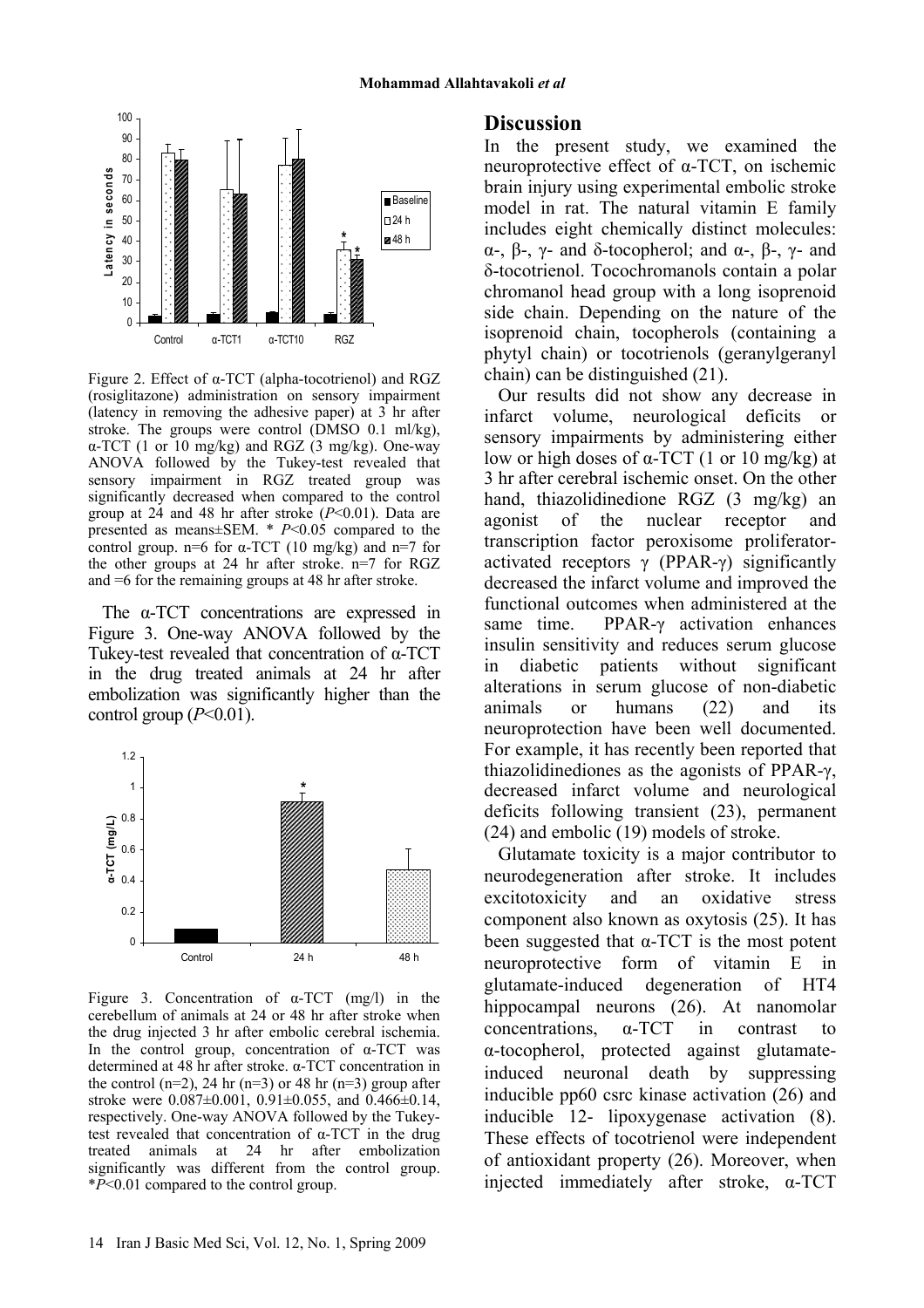decreased the size of the cerebral infarcts 1 day after stroke while γ-TCT and  $δ$ -TCT did not (7).

The above reported findings urged us to investigate neuroprotective effects of α-TCT 3 hr after embolic stroke because in none of the previous reports long-term beneficial effects of α-TCT had been studied. The main aim in stroke studies is finding a potential drug with a wider protection because treatment of stroke often does not begin until several hr after the initial insult. One reason that why our results are not consistent with the other investigators may be due to the time of administration. Indeed, the failure of many clinical trials is likely due to the short treatment window in which the compounds can be administered (27). Therefore, gone are the days when drugs that confer neuroprotection when given before or a short period after cerebral ischemia can be considered relevant for therapy of ischemic stroke.

The length of time during which neuroprotectants can be expected to be effective is likely to vary from drug to drug and depends on an individual drug's specific mechanism of action. Glutamate-induced toxicity is a very early event during the acute phase of ischemic stroke, which means that glutamate antagonists are likely to be effective as neuroprotectants for only a short time (perhaps as little as 1 to 2 hr) (28). Therefore, at the time that we injected  $\alpha$ -TCT (3 hr after stroke), neurotoxic cascades of glutamate might have been happened and so this compound was not protective.

Oxygen free radicals cause destruction of cellular membranes. Accordingly, the free oxygen radical scavengers might have a potential neuroprotective role. So, we expected that  $α$ -TCT might be neuroprotective through its radical scavenging properties as well as two radical scavenger citicoline and NXY-059 which has been shown that they have neuroprotective effects. Preclinical studies in animal stroke models showed that citicoline, a radical scavenger, improved neurological outcome and infarct size when used immediately after stroke. However, the clinical phase III trials with varying dosing schedules did not show efficacy (29). NXY-059 is a

nitrone-based free-radical-trapping agent which has been proven to reduce the infarct size in the transient and permanent MCA occlusion rat stroke models when administered up to 8 hr after onset of ischemia. It was also shown to improve the neurologic outcome (measured by performance scores) 3 weeks and 10 weeks after the stroke, and to reduce the infarct size in a marmoset stroke model when administration was delayed for up to 4 hr after stroke onset. A safety trial tested NXY-059 in stroke patients and this agent was found to be safe in doses that were neuroprotective in the animal models (29, 30). The reason why our results are not consistent with the above studies and  $\alpha$ -TCT did not show neuroprotective effects through its radical scavenging properties is uncertain. Perhaps antioxidative effect of  $\alpha$ -TCT is not as high as citicoline and NXY-059, or different models of stroke may play a role which remains to be determined in future.

We thought that the drug with ip injection might not be delivered to the brain. Therefore, the  $α$ -TCT concentration were measured in the cerebellum of some animals and we have observed that ip injection resulted in significant delivery of α-TCT to the brain and at 24 hr after injecting, its level was increased even to 10 times of the base level (Figure 3). Recently, it has been suggested that the safe dose of various tocotrienols for human consumption is  $200-1000$  mg/d  $(31)$ . Therefore, the doses used in current study were enough to show the potential neuroprotection.

Based on our results and the reports of other investigators (25-27), α-TCT might be remaining as a good neuroprotective when administered only before predictable cerebral ischemia. Although the failure of  $\alpha$ -TCT seems to be a major limitation in the present study, this natural form of vitamin E cannot be countered by a clinically relevant administration because long-term beneficial effects of brain protective therapies have been recommended as the endpoint of experimental stroke studies as well as clinical stroke studies (5).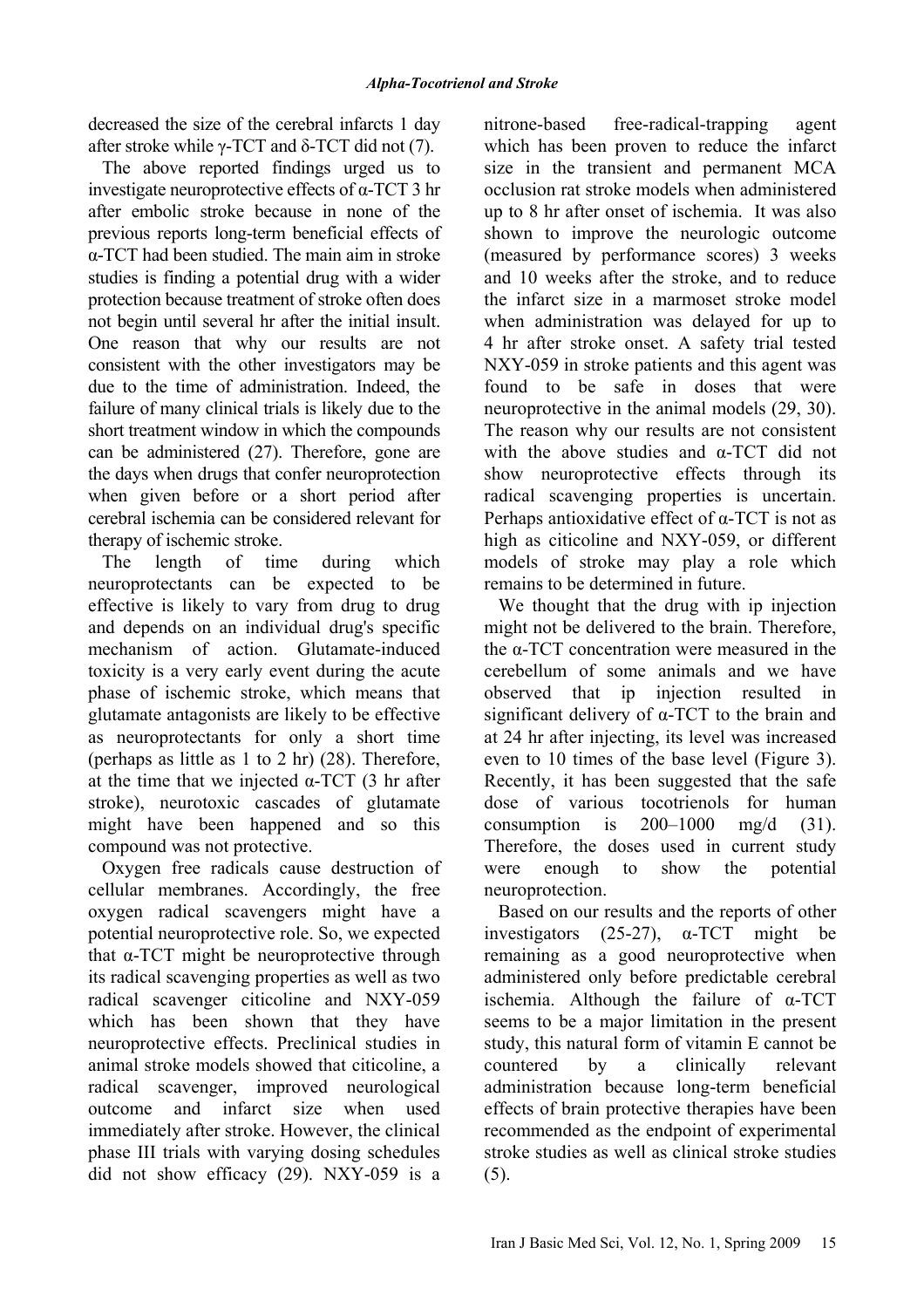# **Conclusion**

Our data showed that α-TCT was not neuroprotective at 3 hr after the embolic model of cerebral ischemia. Further studies should be undertaken to optimize the treatment regimen and to clarify the neuroprotective effects of α-TCT after stroke.

# **Acknowledgment**

The authors declare that they have no conflict of interests. We would like to thank Dr. Jennifer Callaway for her generosity of financial support and providing  $\alpha$ -TCT as a gift.

# **References**

- 1. Heuschmann PU, Kolominsky-Rabas PL, Roether J, Misselwitz B, Lowitzsch K, Heidrich J, *et al*. Predictors of in-hospital mortality in patients with acute ischemic stroke treated with thrombolytic therapy. JAMA 2004; 292:1831-1838.
- 2. Hacke W, Albers G, Al-Rawi Y, Bogousslavsky J, Davalos A, Eliasziw M, *et al*. The desmoteplase in acute ischemic stroke trial (DIAS): a phase II MRI-based 9-hour window acute stroke thrombolysis trial with intravenous desmoteplase. Stroke 2005; 36: 66–73.
- 3. Schäbitz WR, Fisher M. Perspectives on neuroprotective stroke therapy. Biochem Soc Trans 2006; 34:1271- 1276.
- 4. Williams AJ, Berti R, Dave JR, Elliot PJ, Adams J, Tortella FC. Delayed treatment of ischemia/reperfusion brain injury: extended therapeutic window with the proteosome inhibitor MLN519. Stroke 2004; 35:1186-1191.
- 5. Stroke Therapy Academic Industry Roundtable (STAIR). Stroke 1999; 30: 2752–2758.
- 6. Nanetti L, Taffi R, Vignini A, Moroni C, Raffaelli F, Bacchetti T, *et al*. Reactive oxygen species plasmatic levels in ischemic stroke. Mol Cell Biochem 2007; 303:19-25.
- 7. Mishima K, Tanaka T, Pu F, Egashira N, Iwasaki K, Hidaka R, *et al*. Vitamin E isoforms alpha-tocotrienol and gamma-tocopherol prevent cerebral infarction in mice. Neurosci Lett 2003; 337:56-60.
- 8. Khanna S, Roy S, Slivka A, Craft TK, Chaki S, Rink C, *et al*. Neuroprotective properties of the natural vitamin E alpha-tocotrienol. Stroke 2005;36:225822-225864.
- 9. Khanna S, Roy S, Parinandi NL, Maurer M, Sen CK. Characterization of the potent neuroprotective properties of the natural vitamin E alpha-tocotrienol. J Neurochem 2006; 98:1474-1486.
- 10. Barth AL, Newell DW. Combination therapy with MK-801 and a-phenyl-tert-butyl-nitrone enhances protection against ischemic neuronal damage in organotypic hippocampal slice cultures. Exp Neurol 1998; 141:330–336.
- 11. Ferguson KN, Kidwell CS, Starkman S, Saver JL. Hyperacute treatment initiation in neuroprotective agent stroke trials. J Stroke Cerebrovasc Dis 2004; 13:109-112.
- 12. Dinapoli VA, Rosen CL, Nagamine T, Crocco T. Selective MCA occlusion: a precise embolic stroke model. J Neurosci Methods 2006; 154:233-238.
- 13. Allahtavakoli M, Shabanzadeh A, Roohbakhsh A, Pourshanazari A. Combination therapy of rosiglitazone, a peroxisome proliferator-activated receptor-gamma ligand, and NMDA receptor antagonist (MK-801) on experimental embolic stroke in rats. Basic Clin Pharmacol Toxicol 2007; 101:309-314.
- 14. Bederson JB, Pitts LH, Tsuji M, Nishimura MC, Davis RL, Bartkowski H. Rat middle cerebral artery occlusion: evaluation of the model and development of a neurologic examination. Stroke 1986; 17:472-476.
- 15. Schallert T, Woodlee MT. Orienting and placing. In: Whishaw IQ, Kolb B. editors. The Behavior of the Laboratory Rat. A Handbook with Tests. New York: Oxford University Press; 2005. p.129–140.
- 16. Lee BL, New AL, Ong CN. Simultaneous determination of tocotrienols, tocopherols, retinol, and major carotenoids in human plasma. Clin Chem 2003; 49:2056-2066.
- 17. Burton GW, Webb A, Ingold KU. A mild, rapid, and efficient method of lipid extraction for use in determining vitamin E/lipid ratios. Lipids 1985; 20:29-39.
- 18. Lee J, Reding M. Effects of thiazolidinediones on stroke recovery: a case-matched controlled study. Neurochem Res 2007; 32:635-638.
- 19. Allahtavakoli M, Shabanzadeh AP, Sadr SS, Parviz M, Djahanguiri B. Rosiglitazone a peroxisome proliferatoractivated receptor-γ ligand reduces infarction volume and nurological deficits in an embolic model of stroke. Clin Exp Pharmacol Physiol 2006; 33:1052-1058.
- 20. Tureyen K, Kapadia R, Bowen KK, Satriotomo I, Liang J, Feinstein DL, Vemuganti R. Peroxisome proliferatoractivated receptor-gamma agonists induce neuroprotection following transient focal ischemia in normotensive, normoglycemic as well as hypertensive and type-2 diabetic rodents. J Neurochem 2007; 101:41-56.
- 21. Dormann P. Functional diversity of tocochromanols in plants. Planta 2007; 225:269–276.
- 22. Stevenson RW, McPherson RK, Genereux PE, Danbury BH, Kreutter DK. Antidiabetic agent englitazone enhances insulin action in nondiabetic rats without producing hypoglycemia. Metabolism 1991; 40:1268-1274.